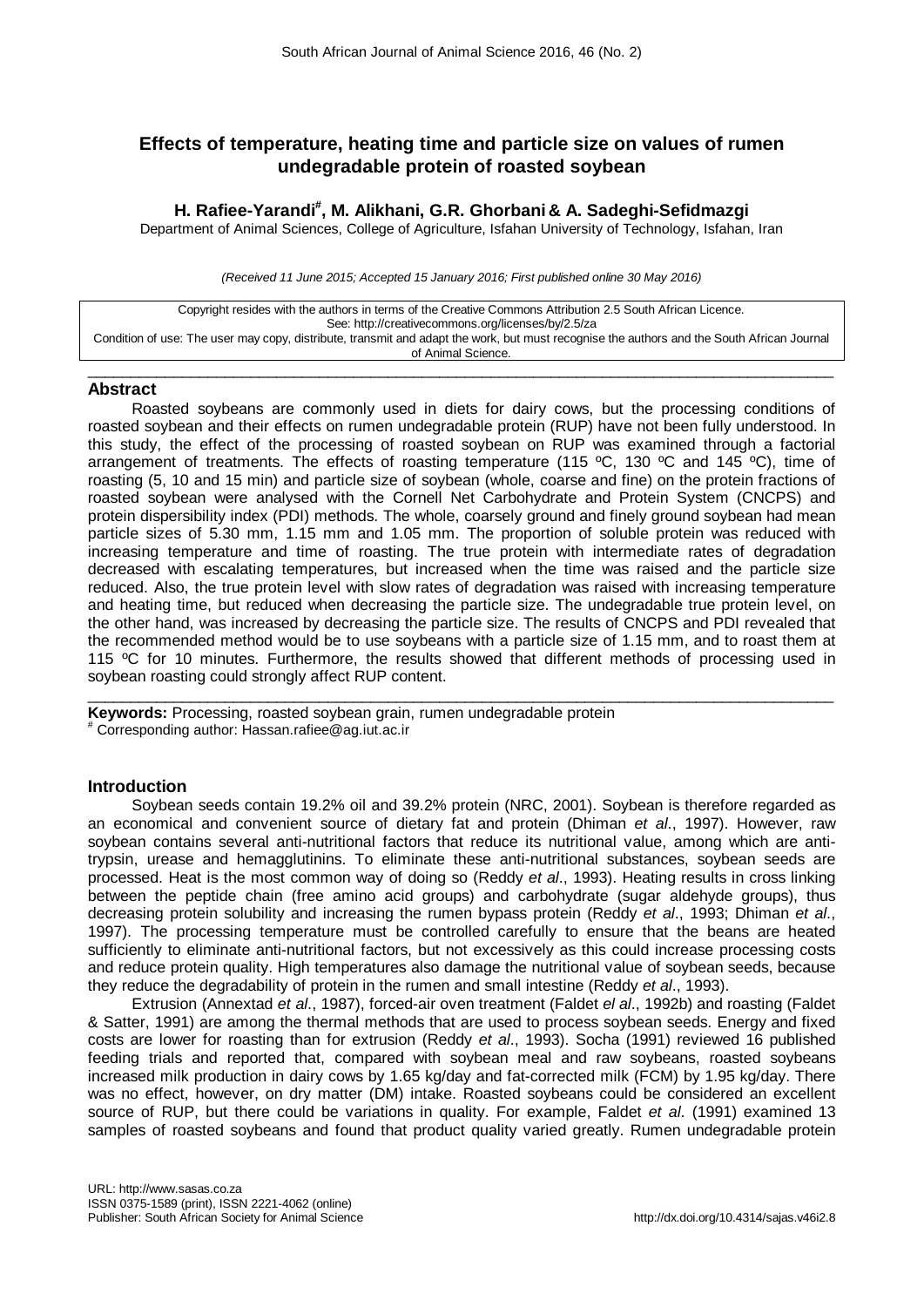content ranged from 48% to 61% of crude protein (CP). There is little information about the holding times and particle sizes of roasted soybean. Faldet *et al*. (1992b) reported that the optimal heat treatment for soybeans in a forced air oven was 140 ºC for 120 minutes. Dhiman *et al*. (1997) concluded that roasted soybeans in half and quarter sizes are optimal for milk production. The nutritional qualities of soybean proteins are essentially determined by amino acid composition, amino acid availabilities (digestibility) and the contents of biologically active components. Of these factors, the last two are mostly affected by processing conditions (Del Valle, 1981). In general, different conditions of processing could have significant impacts on the amount of bypass protein available in roasted soybeans (Faldet *et al*., 1991; 1992a).

*In vivo*, *in vitro* and *in sacco* techniques are employed to estimate the ruminal degradability of protein in feedstuffs (Elwakeel *et al*., 2007). The best method for evaluating protein source is the *in sacco* approach, but it is expensive, needs cannulated animals and is not practical for the usual evaluation of feeds. On the other hand, it is good for estimating ruminal protein degradation, but soluble and small particles of protein could leave the bags through the pores without complete degradation (Ho *et al*., 2008). Simple procedures that are suitable for use by commercial feed testing laboratories are required to monitor the quality of an increasing supply of heat-processed soybeans that are intended as a protein and energy supplement for ruminants. The protein dispersibility index (PDI) has been claimed to have the most constant response to heating full-fat soybeans. Another *in vitro* procedure that is used to estimate protein quality is the Cornell Net Carbohydrate and Protein System (CNCPS) (Sniffen *et al*., 1992).

The CNCPS is one of the schemes that have been developed to fractionate protein in feeds. In this system, feed protein is partitioned into three fractions: non protein nitrogen (fraction A), true protein (fraction B) and undegradable true protein (fraction C). True protein, based on its rates of rumen degradation, is divided into three subfractions ( $B_1$ ,  $B_2$  and  $B_3$ ). The rumen degradation rates of  $B_1$ ,  $B_2$  and  $B_3$  fractions are 120% to 400% /h, 3% to 16% /h, and 0.06% to 0.55% /h, respectively (Schwab *et al*., 2003). Fractions A and B1 are soluble and rapidly degraded in the rumen (soluble protein). The fractions of protein in CNCPS system are A (NPN, soluble in borate-phosphate buffer, but not precipitated with trichloroacetic acid);  $B_1$ (rapidly degradable true protein; soluble in borate-phosphate buffer and precipitated with trichloroacetic acid); B<sub>2</sub> (moderately degradable true protein, calculated as the difference between total CP and the sum of the other four CP fractions);  $B_3$  (slowly degradable true protein, calculated as the difference between neutral detergent insoluble CP [NDICP] and acid detergent insoluble CP [ADICP]); and C (undegradable true protein, measured as ADICP) (Licitra *et al*., 1996; Schwab *et al*., 2003).

The use of roasted soybeans in the diet of dairy cows is common. However, factors such as temperature, heating time and particle size could influence the quality. The most suitable conditions for roasting are unknown and need further research. The main objective of this study was to use the CNCPS system and PDI method to estimate the effects of temperature, roasting time and particle size of soybean on protein fractions and bypass protein.

## **Materials and Methods**

First, soybean seeds were prepared from the same batch in three particle sizes (whole, coarsely ground and finely ground). The coarse-grounds and fine-ground soybeans were obtained by passing whole soybean through a hammer mill (model 55, Gehl Bros Mfg Co, West Bend, Wis) using 9 mm and 6 mm screen sizes, respectively. The geometric mean particle size was then calculated with a dry-sieving technique (ASAE, 1995). For this evaluation, 100 g of each experimental soybean was sieved in duplicate in a column with a series of eight sieves, with 6.35, 4.75, 3.35, 2.36, 2.00, 1.70, 0.85 and 0.60 apertures, in a vertical oscillator for 10 minutes. The mean particle size (MPS) was calculated by fitting the data to a log normal distribution (Ensor *el al*., 1970). The average geometric mean particle sizes were 5.30 mm, 1.15 mm and 1.05 mm for whole, coarsely ground and finely ground soybean, respectively. The distribution of soybean particles on the sieves is shown in Table 1.

Soybeans in various particle sizes were roasted at 115, 130 and 145 ºC (Gem Roaster, Winona, Minn) and held at that temperature for 5, 10 and 15 minutes. The soybeans were allowed to cool immediately after being removed from the roaster. Subsequently, in this trial the researchers had 27 treatments, three particle sizes (whole, coarse and fine), three roasting temperature (115 ºC, 130 ºC and 145 ºC) and three holding times (5, 10 and 15 min). Dry matter content of soybean samples was determined after drying at 60 ºC in a forced-air oven for 48 hours, and ground to pass through a 1-mm screen (Wiley mill, Arthur H. Thomas Co, Philadelphia, Phil). The ground samples were analysed for neutral detergent fibre (NDF) through heat stable alpha-amylase (100 μL/sample) (Van Soest *et al*., 1991), ash, CP (AOAC, 2000) and acid detergent fibre (ADF) (Van Soest *et al*., 1991). Extra samples of the NDF and ADF components were processed for their acid detergent insoluble CP (ADICP) and neutral detergent insoluble CP (NDICP). Nitrogenous fractions of diets were partitioned into five fractions, A, B<sub>1</sub>, B<sub>2</sub>, B<sub>3</sub> and C,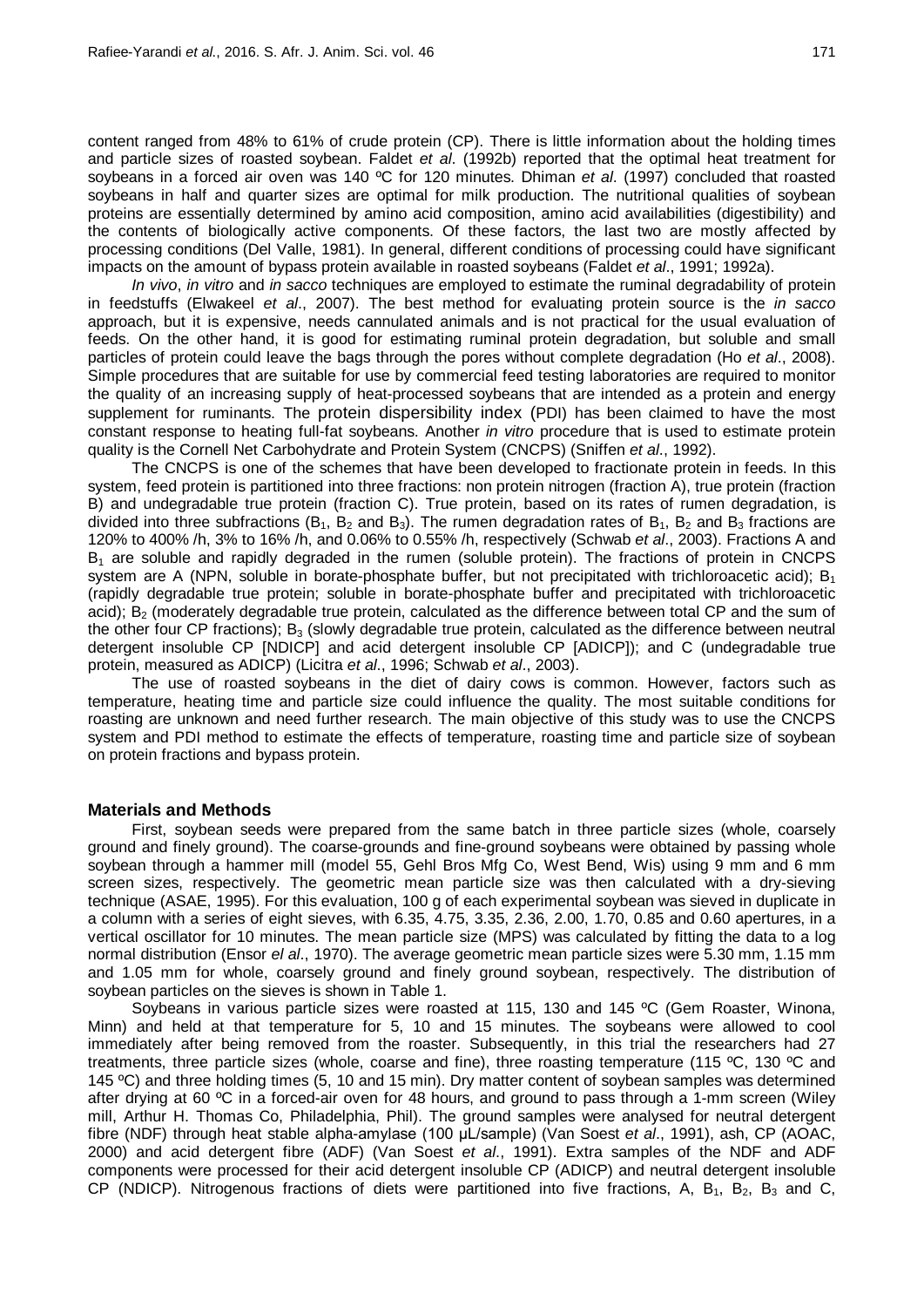according to CNCPS (Sniffen *et al*., 1992), using standardization of procedures for nitrogen fractionation, as described by Licitra *et al*. (1996) (three replicates).

The RDP and RUP values were computed using the following equations:

 $RDP = A + B_1 [k_dB_1 / (k_dB_1 + k_p)] + B_2 [k_dB_2 / (k_dB_2 + k_p)] + B_3 [k_dB_3 / (k_dB_3 + k_p)]$  $RUP = B_1 [k_p / (k_dB_1 + k_p)] + B_2 [k_p / (k_dB_2 + k_p)] + B_3 [k_p / (k_dB_3 + k_p)] + C$ 

The rate of passage ( $k_p$ ) was equal to 0.08% /h and the rates of degradation ( $k_q$ ) for parts  $B_1$ ,  $B_2$  and B<sub>3</sub> were taken to be 150%, 5% and 0.18% per hour, respectively.

| <b>Item</b> | Roasting temperature, <sup>o</sup> C |                                  |                   |                   | Holding time, min |                   |                   | Particle size, mm |                   |       |  |
|-------------|--------------------------------------|----------------------------------|-------------------|-------------------|-------------------|-------------------|-------------------|-------------------|-------------------|-------|--|
|             | 115                                  | 130                              | 145               | 5                 | 10                | 15                | WS                | <b>CS</b>         | <b>FS</b>         | seed  |  |
|             |                                      | Mean geometric particle size, mm |                   |                   |                   |                   |                   |                   |                   |       |  |
|             | $2.52^a$                             | 2.51 <sup>a</sup>                | $2.47^{b}$        | 2.50 <sup>a</sup> | $2.53^{ab}$       | $2.47^{b}$        | 5.30 <sup>a</sup> | $1.15^{b}$        | 1.05 <sup>c</sup> | 5.69  |  |
|             | Sieve opening, mm                    |                                  |                   |                   |                   |                   |                   |                   |                   |       |  |
| 6.35        | $17.10^{a}$                          | $17.55^{\circ}$                  | $15.88^{b}$       | 17.05             | 17.25             | 16.23             | $49.51^a$         | $0.25^{b}$        | $0.76^{b}$        | 67.36 |  |
| 4.75        | $16.57^{\circ}$                      | $15.53^{ab}$                     | $15.72^{b}$       | 15.66             | 16.46             | 15.70             | $43.90^a$         | $2.95^{b}$        | 0.97 <sup>c</sup> | 29.81 |  |
| 3.35        | 4.76                                 | 4.81                             | 4.66              | $4.78^{ab}$       | 5.01 <sup>a</sup> | $4.44^{b}$        | $4.68^{b}$        | $8.14^{a}$        | 1.40 <sup>c</sup> | 2.17  |  |
| 2.36        | $12.83^{a}$                          | $13.12^{a}$                      | $10.76^{b}$       | 12.23             | 12.29             | 12.18             | 1.36 <sup>c</sup> | $22.56^a$         | $12.80^{b}$       | 0.46  |  |
| 2.00        | 6.50                                 | 6.79                             | 6.22              | 6.71              | 6.19              | 6.61              | 0.10 <sup>c</sup> | $8.49^{b}$        | $10.92^a$         | 0.09  |  |
| 1.70        | $11.02^a$                            | $10.02^{ab}$                     | $9.78^{b}$        | 9.88              | 10.90             | 10.03             | 0.10 <sup>c</sup> | $13.03^{b}$       | $17.67^a$         | 0.08  |  |
| 0.85        | $25.89^{b}$                          | $25.73^{b}$                      | $30.35^a$         | $27.35^{b}$       | $25.38^\circ$     | $29.24^{a}$       | $0.18^{\circ}$    | $34.03^{b}$       | $47.76^{a}$       | 0.00  |  |
| 0.60        | 2.90                                 | 2.58                             | 2.91              | $3.17^{a}$        | $2.77^{ab}$       | $2.45^{b}$        | 0.04 <sup>c</sup> | $4.72^{\text{a}}$ | 3.63 <sup>b</sup> | 0.00  |  |
| pan         | $3.22^{ab}$                          | 3.79 <sup>a</sup>                | 2.80 <sup>b</sup> | $3.12^{ab}$       | $3.72^a$          | 2.98 <sup>b</sup> | $0.02^{\circ}$    | $5.73^{a}$        | 4.06 <sup>b</sup> | 0.03  |  |

**Table 1** Least squares means of distribution of soybean particles on the sieves

a,b,c Row means with different superscripts differ significantly at *P* <0.05.

WS: whole soybean; CS: coarse-ground soybean; FS: fine-ground soybean.

The PDI procedure involved blending 20 g of the ground soybean sample with 300 mL distilled water for 10 min in a Waring blender, which operated at 8500 rpm and 21 ºC. After blending, the mixture was centrifuged at 1118 x g (2500 rpm) (Beckman 12-21 centrifuge with JA-14 rotor; Beckman Instruments, Inc., Palo Alto, Calif) for 10 min. The supernatant was analysed for Kjeldahl-N to obtain a PDI such that PDI = (total supernatant CP/total CP in blended soybean sample) x 100 (AOCS, 1985). Hsu & Satter (1995) concluded that the ideal range for PDI was 9% to 11%. A PDI between 11% and 14% indicated marginal heating, and underheated soybeans have a PDI greater than 14% (Satter *et al*., 1993). PDI values above 14% corresponded with being under-processed, whereas values below 9% were related to over-processing (Hsu & Satter, 1995). The data were subjected to ANOVA with the general linear models (GLM) procedure proposed by the SAS Institute, Inc. (SAS, 2001). Results were analysed according to a  $3 \times 3 \times 3$  factorial design (27 treatments with three replicates), with raw soybeans being studied as controls. The main sources of variation were particle size, roasting temperature and holding time. Sums of squares for treatments were partitioned to provide linear (L) and quadratic (Q) contrasts. Significant differences between individual means were identified using the Duncan test. Significance was set at *P* <0.05, and a trend toward significance was taken at *P* <0.10 unless stated otherwise. The basic model was:

 $Y_{iik} = \mu + P_i + T_i + H_k + e_{iik}$ 

where Y<sub>ijk</sub> = all dependent variables represented;  $\mu$  = overall mean; P<sub>i</sub> = the average effect of particle size i;  $T_i$  = the average effect of roasting temperature j; H<sub>k</sub> = the average effect of holding time temperature k; e<sub>ijk</sub>  $=$  random residual assumed to be normally distributed.

The Pearson correlation coefficients were estimated using the CORR procedure of SAS (2001).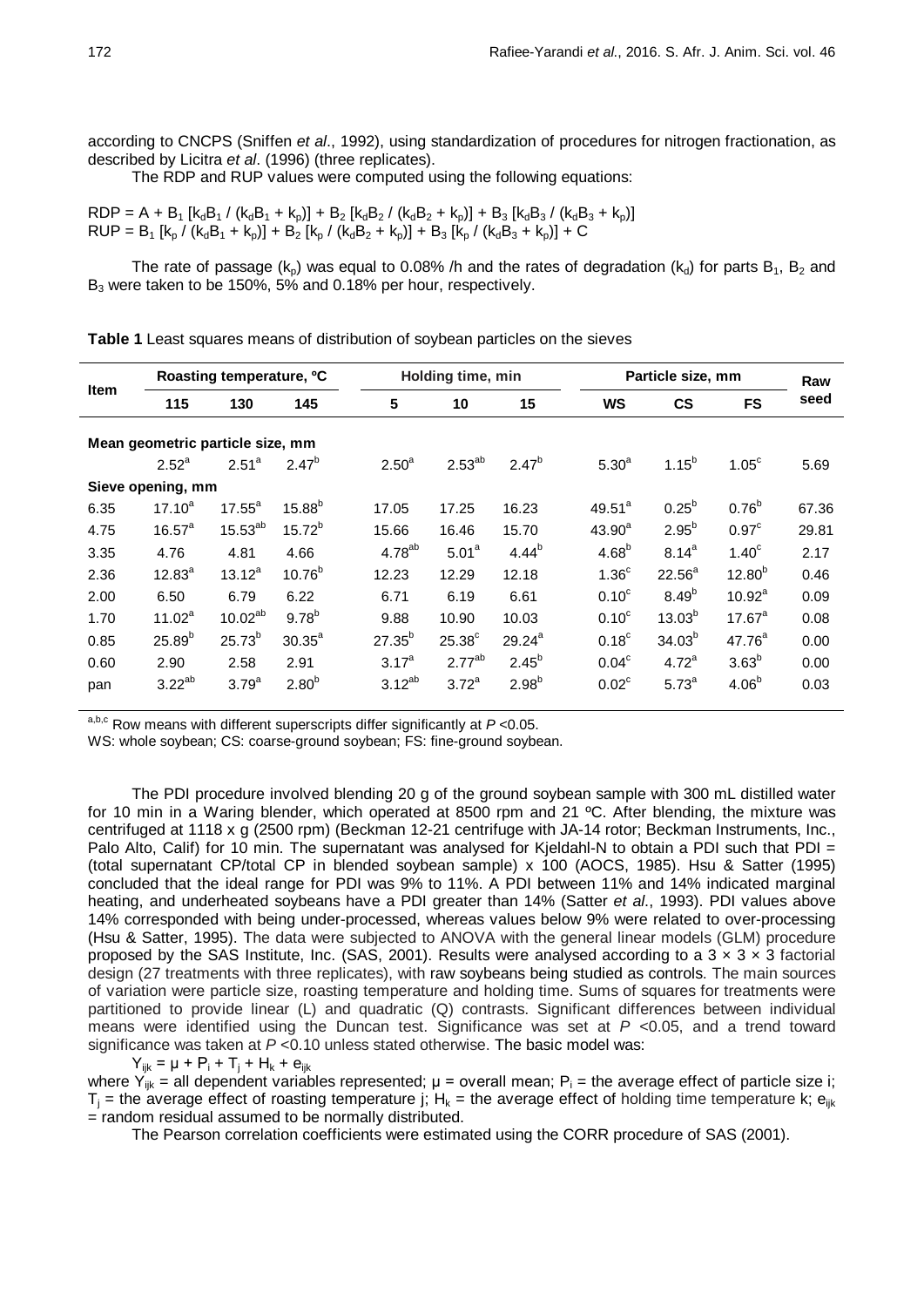#### **Results**

The distribution of soybean particles on the sieves is shown in Table 1. The particle size decreased with increased roasting temperatures and holding times, because soybeans roasted at 145 °C or held for 15 min in the roaster had lower MPS compared with other roasting temperatures and holding times.

The effects of processing on DM, organic matter (OM), CP, NDF, NDICP, ADF and ADICP are shown in Table 2. Dry matter was increased linearly with increasing time and temperature  $(P < 0.01)$ , and coarseground soybean had the highest DM (96.8%). Roasting temperature had no effect on OM (*P* >0.05), whereas with increasing the roasting time and particle size of soybeans, OM level was raised linearly (*P* <0.01). Crude protein percentage was not influenced by treatments. ADF level was not significantly changed by the roasting time either. A quadratic response occurred with roasting temperature for ADF; the roasting temperature of 130 had the lowest ADF concentration (14.28%). However, the NDF level increased linearly with the time and temperature of roasting ( $P \le 0.05$ ). There was a linear increase in ADF and NDF levels as the particle size of the roasted soybean was decreased (*P* <0.01). The ADICP and NDICP levels of roasted soybeans followed the same trend as ADF and NDF levels. In general, DM, OM and NDICP were increased and NDF and ADICP were decreased in the roasted soybean, in comparison with the raw soybean.

**Table 2** Least squares means of processing effect on different parts of roasted soybeans (% dry matter)

| <b>Item</b>  | Roasting temperature, <sup>o</sup> C |                   |                   |                   | Holding time, min |             | Particle size, mm  | Raw               |                    |       |
|--------------|--------------------------------------|-------------------|-------------------|-------------------|-------------------|-------------|--------------------|-------------------|--------------------|-------|
|              | 115                                  | 130               | 145               | 5                 | 10                | 15          | WS                 | <b>CS</b>         | <b>FS</b>          | seed  |
| <b>DM</b>    | 94.7 <sup>c</sup>                    | $96.4^{b}$        | 97.8 <sup>a</sup> | 95.6 <sup>c</sup> | 96.3 <sup>b</sup> | $97.1^a$    | $96.5^{b}$         | 96.8 <sup>a</sup> | $95.5^{\circ}$     | 88.5  |
| <b>OM</b>    | 93.6                                 | 93.8              | 93.8              | $93.5^{b}$        | $93.8^{a}$        | $93.9^{a}$  | $94.2^a$           | $93.7^{b}$        | 93.6 <sup>c</sup>  | 92.5  |
| <b>CP</b>    | 39.82                                | 39.91             | 40.08             | 39.84             | 39.74             | 40.23       | 39.69              | 39.77             | 40.35              | 38.62 |
| <b>ADF</b>   | $15.57^{a}$                          | $14.28^{b}$       | $15.00^a$         | 15.00             | 15.03             | 14.82       | $16.98^{a}$        | $14.82^{b}$       | 13.04 <sup>c</sup> | 16.94 |
| <b>ADICP</b> | 3.87 <sup>ab</sup>                   | 3.80 <sup>b</sup> | $4.31^{a}$        | 4.01              | 4.04              | 3.93        | 4.96 <sup>a</sup>  | 3.83 <sup>b</sup> | 3.19 <sup>c</sup>  | 5.08  |
| <b>NDF</b>   | $21.95^{b}$                          | $22.14^{b}$       | $26.24^{a}$       | $22.68^{b}$       | $23.21^{ab}$      | $24.44^a$   | 25.96 <sup>a</sup> | $23.49^{b}$       | $20.88^{\circ}$    | 21.27 |
| <b>NDICP</b> | 8.90 <sup>c</sup>                    | $10.03^{b}$       | $15.03^{a}$       | $10.46^{b}$       | $11.13^{b}$       | $12.37^{a}$ | $12.91^a$          | $11.65^{b}$       | $9.40^{\circ}$     | 6.26  |

a,b,c Row means with different superscripts differ significantly at *P* <0.05.

WS: whole soybean; CS: coarse-ground soybean; FS: fine-ground soybean.

DM: dry matter; OM: organic matter; CP: crude protein; ADF: acid detergent fibre; NDF: neutral detergent fibre assayed with a heat stable amylase and expressed inclusive of residual ash; NDICP: neutral detergent insoluble CP; ADICP: acid detergent insoluble CP.

The effects of processing on different fractions of protein are presented in Table 3. The non-protein nitrogen (NPN, A fraction) declined linearly with increasing roasting time and temperature and particle size of soybean ( $P$  <0.05). True protein (including  $B_1$ ,  $B_2$  and  $B_3$  fractions) was increased linearly with increasing the time and temperature of roasting (*P* <0.01). Also, a quadratic effect of particle size of soybean in true protein was observed (*P* = 0.07). The effect of roasting temperature on different fractions of protein (%CP) is presented in Figure 1.

True protein was higher for coarse-ground soybeans, compared with whole and finely ground (32.8% vs. 31.7% and 31.8% DM, respectively). Rapidly degradable true protein ( $B<sub>1</sub>$  fraction) declined linearly with increasing the time and temperature of roasting and grinding the soybean (*P* <0.05). Moderately degradable true protein ( $B_2$  fraction) also showed a quadratic effect of roasting temperature ( $P$  <0.01). Soybeans roasted at 130 °C had higher B<sub>2</sub> compared with those roasted at 115 and 145 °C (an average of 23.5% vs. 22.5% and 19.6% DM, respectively). The effects of holding time on different fractions of protein (%CP) are presented in Figure 2.

Fraction  $B_2$  was increased with the time of roasting and grinding level ( $P$  <0.05). Slowly degradable true protein (B3 fraction) increased with expanding particle size, time and temperature of roasting (*P* <0.05). Generally, processing reduced NPN, and B<sub>1</sub> and C fractions and increased B<sub>2</sub> and B<sub>3</sub> parts in the roasted soybeans, compared with the raw ones.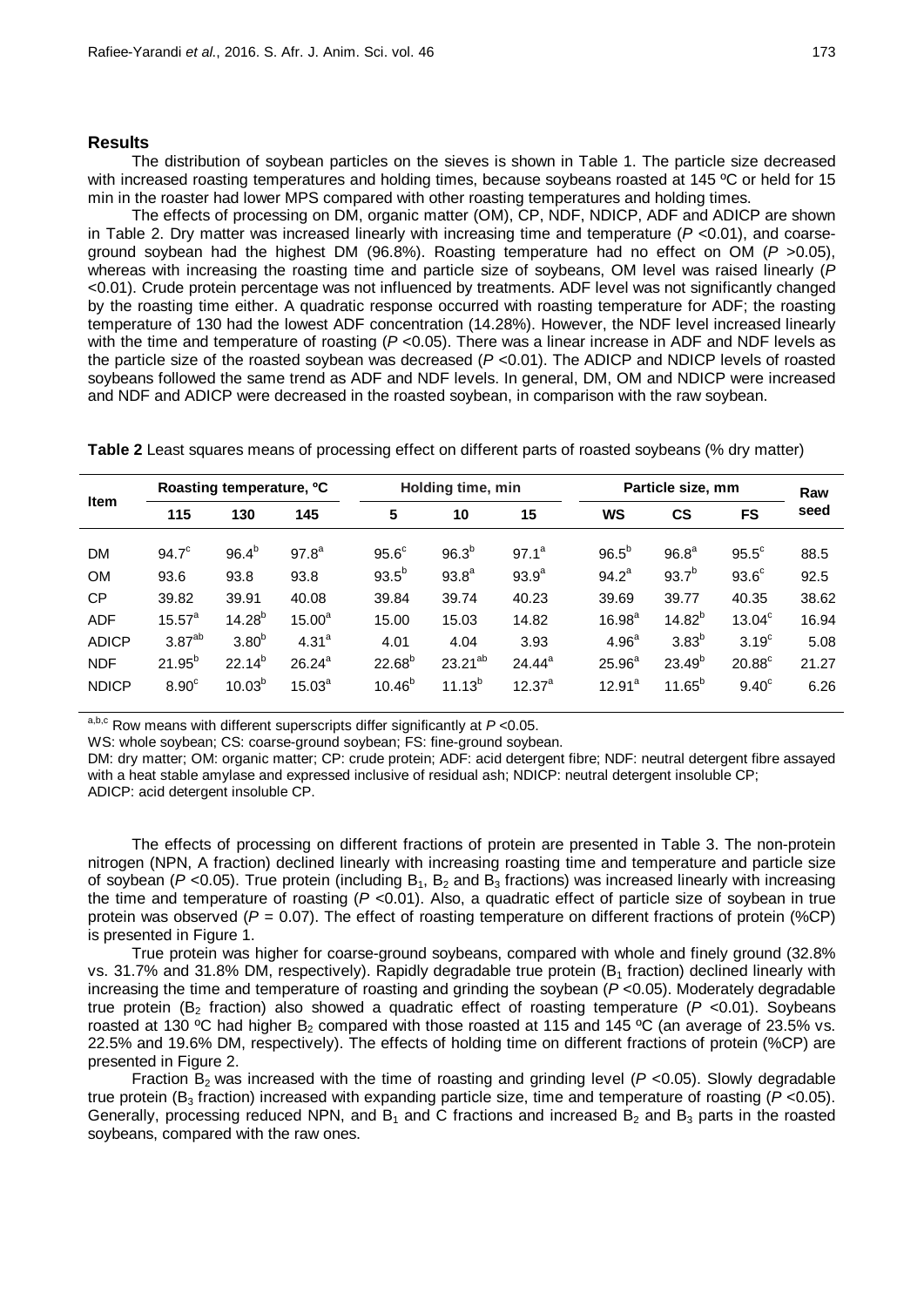| <b>Item</b>    | Roasting temperature <sup>o</sup> C |                   |             |                   | <b>Holding time</b><br>min |                   |                    | <b>Particle size</b><br>mm |                   |       |  |
|----------------|-------------------------------------|-------------------|-------------|-------------------|----------------------------|-------------------|--------------------|----------------------------|-------------------|-------|--|
|                | 115                                 | 130               | 145         | 5                 | 10                         | 15                | <b>WS</b>          | <b>CS</b>                  | <b>FS</b>         | seed  |  |
|                |                                     |                   |             |                   |                            |                   |                    |                            |                   |       |  |
| A              | 4.77 <sup>a</sup>                   | 3.68 <sup>b</sup> | $3.01^{b}$  | 4.72 <sup>a</sup> | 3.79 <sup>ab</sup>         | $2.95^{b}$        | $3.01^{b}$         | $3.13^{b}$                 | $5.32^{a}$        | 9.47  |  |
| B              | $31.17^{b}$                         | $32.42^a$         | $32.75^a$   | $31.10^c$         | $31.91^{b}$                | $33.33^{a}$       | 31.70 <sup>b</sup> | $32.80^{a}$                | $31.83^{b}$       | 24.07 |  |
| $B_1$          | 3.63 <sup>a</sup>                   | $3.05^{ab}$       | $2.39^{b}$  | 3.99 <sup>a</sup> | 2.86 <sup>b</sup>          | $2.21^{b}$        | 4.61 <sup>a</sup>  | $2.49^{b}$                 | $1.97^{b}$        | 17.64 |  |
| B <sub>2</sub> | $22.50^a$                           | $23.15^a$         | $19.63^{b}$ | $20.66^{b}$       | $21.95^a$                  | $22.68^a$         | $19.15^{b}$        | $22.48^a$                  | $23.65^a$         | 5.25  |  |
| $B_3$          | $5.02^{\circ}$                      | $6.22^{b}$        | $10.71^a$   | $6.44^{b}$        | 7.09 <sup>b</sup>          | 8.43 <sup>a</sup> | $7.94^{\circ}$     | 7.82 <sup>a</sup>          | 6.20 <sup>b</sup> | 1.17  |  |
| C              | 3.87 <sup>ab</sup>                  | 3.80 <sup>b</sup> | $4.31^{a}$  | 3.93              | 4.04                       | 4.01              | 4.96 <sup>a</sup>  | 3.83 <sup>b</sup>          | 3.19 <sup>c</sup> | 5.08  |  |
|                |                                     |                   |             |                   |                            |                   |                    |                            |                   |       |  |

**Table 3** Least squares means of processing effect on protein fractions of roasted soybeans (% dry matter)

a,b,c Row means with different superscripts differ significantly at *P* <0.05.

WS: whole soybean; CS: coarse-ground soybean; FS: fine-ground soybean.

A: non-protein nitrogen; B: true protein; C: un-degradable true protein; B1: rapidly degradable true protein;

B<sub>2</sub>: moderately degradable true protein: B<sub>3</sub>: slowly degradable true protein.



**Figure 1** Effects of roasting temperature on different fractions of protein (% crude protein (CP)).



**Figure 2** Effects of holding time on different fractions of protein (% crude protein (CP)).

Treatment effects on soluble and bypass protein can be seen in Table 4. Soluble protein decreased linearly with increasing the time and temperature of roasting ( $P$  <0.01). Particle size had a quadratic effect on soluble protein. Soybeans with 1.15 mm particle size had lower soluble protein than those of 5.30 and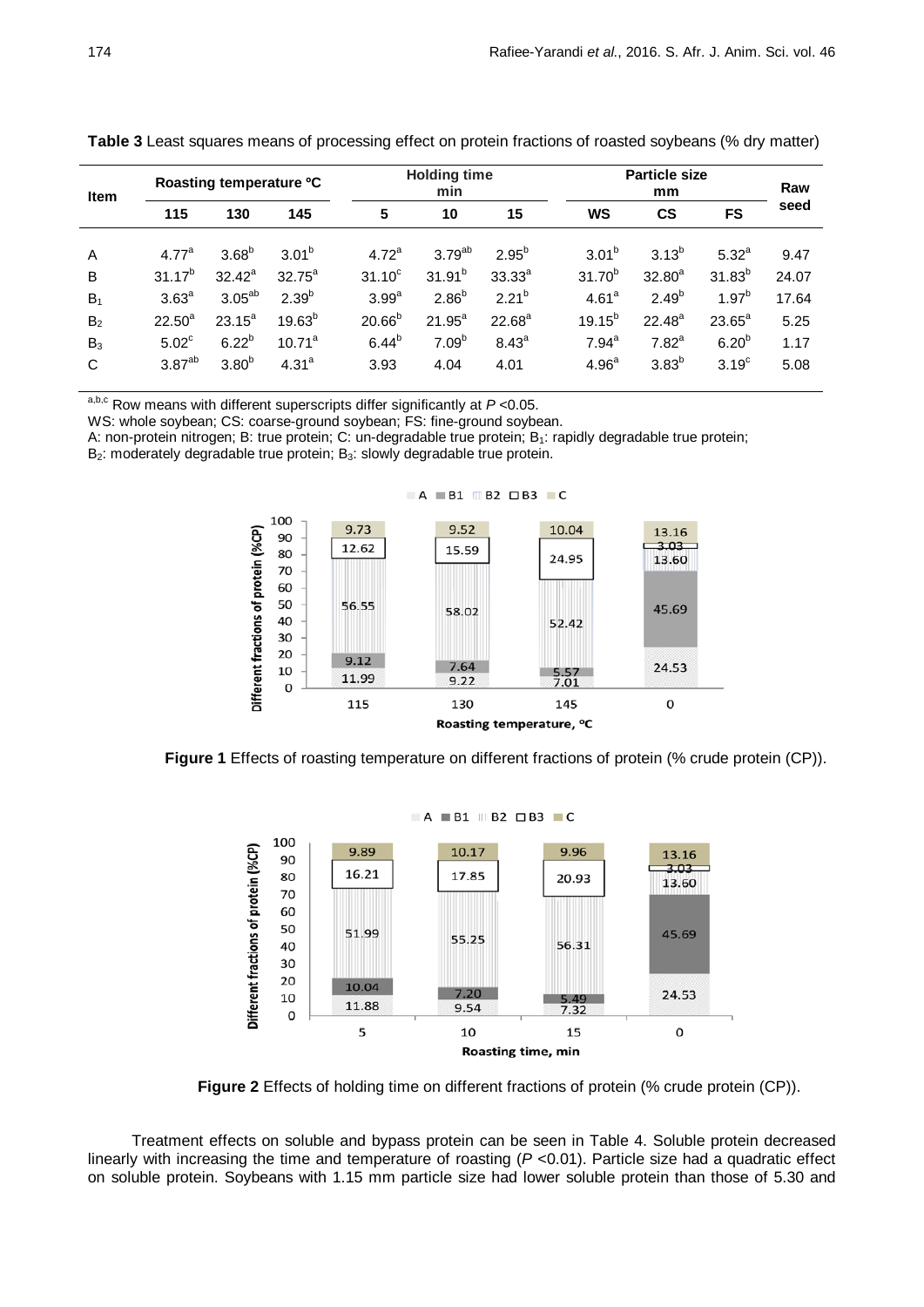1.05 mm (an average of 5.63% vs. 7.62% and 7.29% DM, respectively). Increasing the time and temperature of roasting linearly enhanced RUP and decreased RDP. There was no difference between whole and coarsely ground soybeans in RUP and RDP content, but the finely ground soybean had lower RUP than whole and coarsely ground soybeans (*P* <0.05). PDI declined linearly with increasing the time and temperature of roasting and increased linearly with decreasing the particle size of soybean grains (*P* <0.05). In general, the roasted soybeans had lower soluble protein and PDI and higher bypass protein than raw ones. The effects of particle size of soybean on different fractions of protein (% CP) are presented in Figure 3. The correlation between RUP and the variable that affected the RUP content of the roasted soybean is presented in Table 5.

**Table 4** Least squares means of processing effect on soluble protein, rumen degradable protein and rumen undegradable protein and protein dispersibility index of roasted soybeans (% dry matter)

| <b>Item</b>                                         | Roasting temperature, <sup>o</sup> C                        |                                                        |                                                              |                                                                         | Holding time, min                                             |                                                                 | Particle size, mm                                                  | Raw                                                        |                                                                |                                 |
|-----------------------------------------------------|-------------------------------------------------------------|--------------------------------------------------------|--------------------------------------------------------------|-------------------------------------------------------------------------|---------------------------------------------------------------|-----------------------------------------------------------------|--------------------------------------------------------------------|------------------------------------------------------------|----------------------------------------------------------------|---------------------------------|
|                                                     | 115                                                         | 130                                                    | 145                                                          | 5                                                                       | 10                                                            |                                                                 | WS<br>15                                                           |                                                            | FS                                                             | seed                            |
| <b>SP</b><br><b>RUP</b><br><b>RDP</b><br>$PDI(\% )$ | $8.41^{a}$<br>$23.24^{\circ}$<br>$16.99^{a}$<br>$13.28^{a}$ | $6.73^{b}$<br>$24.29^{b}$<br>$15.62^{b}$<br>$7.10^{b}$ | $5.41^{b}$<br>$27.00^a$<br>$13.07^{\circ}$<br>$6.78^{\circ}$ | 8 71 <sup>a</sup><br>$23.24^{\circ}$<br>$16.60^a$<br>10.81 <sup>a</sup> | 6.66 <sup>b</sup><br>$24.62^{b}$<br>$15.11^{b}$<br>$9.49^{b}$ | $5.17^{\circ}$<br>$26.25^a$<br>$13.97^{b}$<br>6.86 <sup>c</sup> | $7.62^a$<br>$24.75^{b}$<br>14.93 <sup>b</sup><br>6.90 <sup>c</sup> | $5.63^{b}$<br>$25.44^{\circ}$<br>$14.32^{b}$<br>$8.29^{b}$ | 7.29 <sup>a</sup><br>$23.92^{\circ}$<br>$16.43^a$<br>11.97 $a$ | 27.11<br>9.28<br>29.38<br>54.89 |

a,b,c Row means with different superscripts differ significantly at *P* <0.05.

WS: whole soybean; CS: coarse-ground soybean; FS: fine-ground soybean;

SP: soluble protein; RUP: rumen undegradable protein; RDP: rumen degradable protein;

PDI: protein dispersibility index.





## **Discussion**

Thermal processing reduced the A fraction of protein (NPN) (Hsu & Satter, 1995; Ljukjel *et al*., 2000; Kafilzadeh *et al*., 2013). The reduction in the NPN component from heating was presumably because of the loss of amino acids (Ljukjel *et al*., 2000). One of the first noticeable changes of proteins on heating (even at temperatures around 100 ºC) was the loss of labile amino acids such as cysteine and lysine. Lysine is one of the most temperature-sensitive amino acids and destruction of lysine is often 5 to 15 times greater than that occurring with other amino acids (Dakowski *et al*., 1996).

Heat treatment of mustard meal reduced the  $B_1$  fraction and increased the  $B_2$  and  $B_3$  fractions, compared with the raw mustard meal (Mustafa *et al.*, 1999). The increase in the B<sub>2</sub> and B<sub>3</sub> fractions reduced RDP in heat treatment of mustard meal (Mustafa *et al*., 1999). Relative to the control, heated mustard meal had lower effective *in vitro* CP degradability (44.5% vs. 74.6% of CP) and a higher ruminal escape CP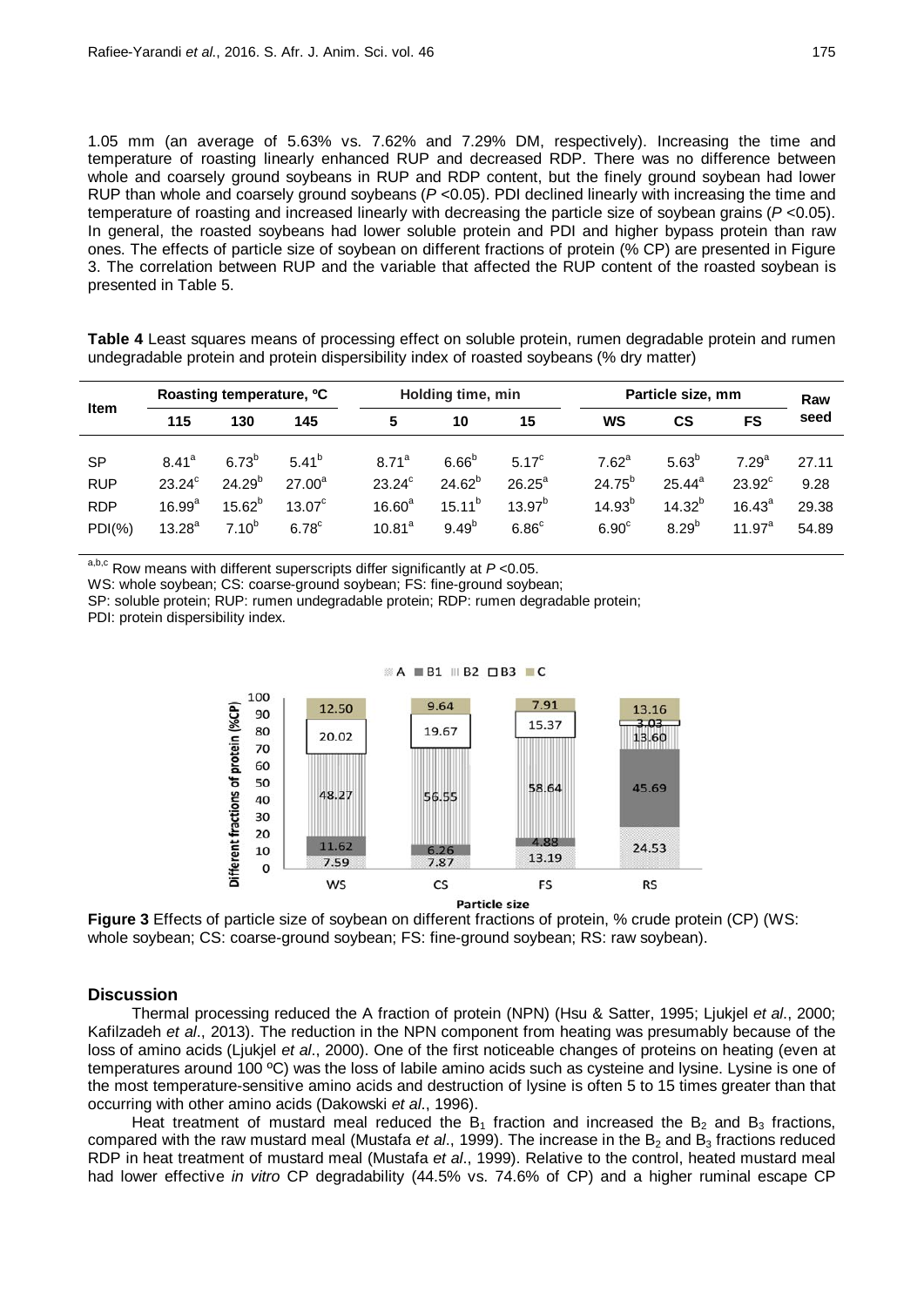(61.5% vs. 12.0% of CP) value (Mustafa *et al*., 1999). Kafilzadeh *et al*. (2013) reported that thermal processing of canola seed increased  $B_2$  and  $B_3$ , and decreased A and  $B_1$  fractions, compared with the untreated varieties.

**Table 5** Significant (*P* <0.05) simple correlations among rumen degradable proteins and variables that affect rumen undegradable protein content of roasted soybean ( $n = 54$ )

|                                          | <b>RUP</b> | <b>HEAT</b> | <b>TIME</b>            | <b>SIZE</b>                         | A                          | $B_1$                     | B <sub>2</sub>               | B <sub>3</sub>                    | В                                 | <b>SP</b>                     | C                               | <b>NDICP</b>                    | <b>PDI</b>                    |
|------------------------------------------|------------|-------------|------------------------|-------------------------------------|----------------------------|---------------------------|------------------------------|-----------------------------------|-----------------------------------|-------------------------------|---------------------------------|---------------------------------|-------------------------------|
| <b>RUP</b><br><b>HEAT</b><br><b>TIME</b> | 1          | 0.62<br>1   | 0.43<br><b>NS</b><br>1 | <b>NS</b><br><b>NS</b><br><b>NS</b> | $-0.70$<br>$-0.31$<br>0.39 | $-0.48$<br>NS.<br>$-0.44$ | <b>NS</b><br>$-0.32$<br>NS.  | 0.70<br>0.71<br>$0.23*$           | 0.59<br>0.26<br>0.36              | $-0.88$<br>$-0.39$<br>$-0.46$ | 0.29<br>ΝS<br><b>NS</b>         | 0.75<br>0.70<br>NS.             | $-0.51$<br>$-0.47$<br>$-0.30$ |
| SIZE<br>A<br>$B_1$                       |            |             |                        | 1                                   | 0.39<br>1                  | $-0.44$<br><b>NS</b><br>1 | 0.43<br><b>NS</b><br>$-0.55$ | <b>NS</b><br>$-0.36$<br><b>NS</b> | <b>NS</b><br>$-0.87$<br><b>NS</b> | <b>NS</b><br>0.63<br>0.69     | $-0.67$<br>$-0.38$<br><b>NS</b> | $-0.41$<br>$-0.46$<br><b>NS</b> | 0.38<br>0.45<br>NS.           |
| B <sub>2</sub><br>$B_3$                  |            |             |                        |                                     |                            |                           | 1                            | $-0.58$<br>1                      | $0.23*$<br>0.36                   | $-0.50$<br>$-0.35$            | $-.23*$<br><b>NS</b>            | $-0.61$<br>0.94                 | 0.21<br>$-0.53$               |
| В<br><b>SP</b><br>С                      |            |             |                        |                                     |                            |                           |                              |                                   | 1                                 | $-0.60$<br>1                  | <b>NS</b><br><b>NS</b><br>1     | 0.30<br>$-0.36$<br>0.37         | $-0.40$<br>0.34<br>NS.        |
| <b>NDIN</b><br>PDI                       |            |             |                        |                                     |                            |                           |                              |                                   |                                   |                               |                                 | 1                               | $-0.54$<br>1                  |

<sup>1</sup>RUP and variables data are in percentage of protein. RUP: rumen undegradable protein; HEAT: roasting temperature, ºC; TIME: holding time, min; SIZE: particle size, mm; A: protein fraction A; B1: protein fraction B1; B2: protein fraction B<sub>2</sub>; B<sub>3</sub>: protein fraction B<sub>3</sub>; B: protein fraction B; SP: soluble protein; C: protein fraction C; NDICP: neutral detergent insoluble CP; PDI: protein dispersibility index.

NS: non significant (*P* >0.10). \* Trends toward significance (0.05 < *P* <0.10).

The increase in the slowly degradable fractions ( $B_3$  and  $B_2$ ) as a result of heating could be attributed to the denaturation of the proteins as this has been shown to reduce their solubility (Van Soest, 1994). The increase in  $B_2$  fraction on treating may account for loss in the  $B_1$  fraction. Hence, it could be expected that the overall degradation rate would be decreased because of treating as a result of the shift from the rapidly ruminally degradable B<sub>1</sub> fraction to the slowly ruminally degradable B<sub>2</sub> fraction (Kafilzadeh *et al.*, 2013).

The decreased CP solubility of protein supplements as a result of heat treatment is well documented (Ganesh & Grieve, 1990; Moshtaghi Nia & Ingalls, 1992; McAllister *et al*., 1993; Mustafa *et al*., 1999; Fathi Nasri *et al*., 2008). Heat treatment, which decreases rumen protein degradability, can result in a decrease in the percentage of α-helixes and an increase in the percentage of β-sheets (Yu, 2005). The major proportion of protein in soybeans is in the form of globulins, which are followed by albumins, with lesser amounts of glutelins and prolamins. Soybean globulin is apparently extractable by water (Van Soest, 1994). In addition, globulins and albumins are more sensitive to heat denaturation. Thus, rendering them water insoluble could reduce the soluble protein content (Ganesh & Grieve, 1990). Pichard & Van Soest (1977) stated that NDICP roughly represented the slowly degradable and undegradable fractions in plant cell walls.

In general, heat treatment increased NDICP (Mustafa *et al*., 1999, 2000, 2003; Kafilzadeh *et al*., 2013), but its effect on the acid detergent insoluble protein is different. In some articles, as a result of heat treatment, an increase in the amount of acid detergent insoluble protein (McKinnon *et al*., 1995) or no change (Mustafa *et al*., 1999; 2000; 2003; Kafilzadeh *et al*., 2013) was observed, and even a decrease (Ganesh & Grieve, 1990; Faldet *et al*., 1991; Moshtaghi Nia & Ingalls, 1992; Demjanec *et al*., 1995; Hsu & Satter, 1995). The differences in the ADF and NDF content with increasing heat could be attributed to proteins that are less soluble, and some heat denatured proteins recovered in the NDF fraction (Moshtaghi Nia & Ingalls, 1992). Therefore, the N content of NDF was greatly increased by heating, while ADF required the Maillard reaction or condensation of protein with carbohydrate to render protein recoverable in the ADF fraction (Van Soest, 1994). Heat facilitates the Maillard reaction, or non-enzymatic browning between sugar aldehyde groups and free amino acid groups of protein, yielding an amino-sugar complex. This complex is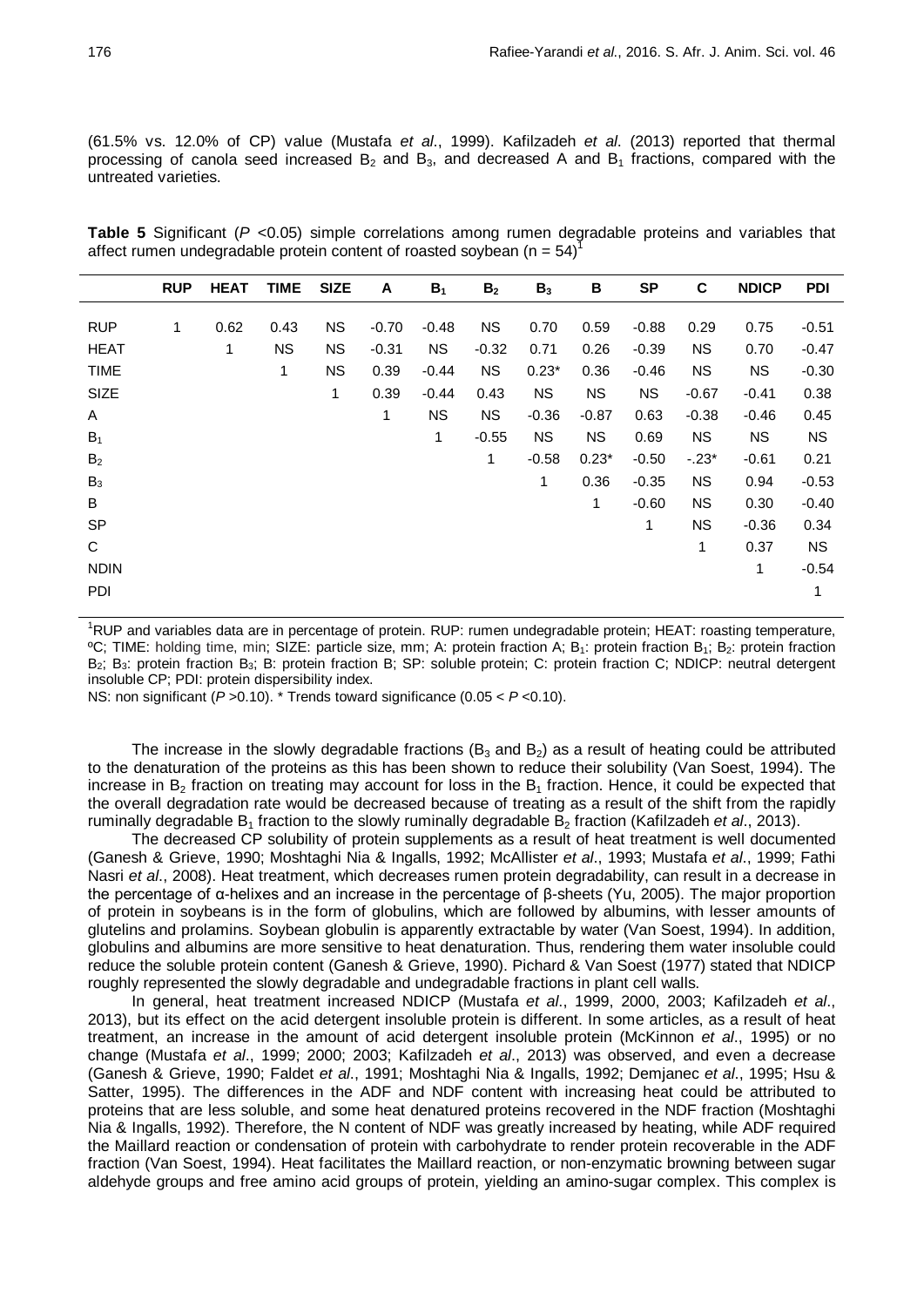more resistant than normal peptides to enzymatic hydrolysis, and reversibility of this reaction is dependent on the temperature and duration of heat exposure (Lin & Kung, 1999). However, no effect on acid detergent-insoluble protein was observed as a result of heating. These results indicated that possibly heat inputs used in the present study were not severe enough to generate unavailable protein via the Maillard reaction. Other researchers reported similar findings when applying modest heat treatments to soybean (Demjanec *et al*., 1995) and canola meal (Moshtaghi Nia & Ingalls, 1992).

Soya hulls constitute approximately 9% of the total OM of the soybean seed, and contain about 68% NDF, 50% ADF and 2% lignin. Therefore, soya hulls could be regarded as the major contributor of NDF in soybeans. Soya hull loss occurred during grinding, leading to the lower NDF in ground beans (Ganesh & Grieve, 1990). Heating temperature had more effect on slowly degraded protein ( $B_3 + B_2$  fractions) than heating time and grinding. As a result, heating temperature had a greater effect on the RUP of roasted soybeans (Table 4). Petit *et al*. (1999; 2002) reported similar findings.

The PDI for the temperatures of 115, 130 and 145 ºC was 13.28, 7.10 and 6.78, respectively (Table 4). Only PDI at the temperature of 115 ºC is in the appropriate range (9 to 14). Soybean roasted at temperatures of 130 and 145 ºC has inadequate PDI (less than 9). The 5- and 10-minute roasting times had PDI in an appropriate range, but 10-minute roasting had more bypass protein than 5 minutes (62.1% vs. 58.3% CP). Among particle sizes, finely ground particles had acceptable PDI (11.97). However, because the PDI of coarsely ground particles was close to 9 and was shown to have more bypass protein (64.0% vs. 59.4% CP), the particle size of 1.15 mm could be recommended for roasted soybean.

The PDI assay is based on the solubility of soybean protein. Because soluble protein is decreased with increasing time and temperature, the PDI decreased linearly with increasing time and temperature of roasting. In agreement with the results of the current study, PDI decreased linearly with increased extrusion (Zhu *et al*., 1996; Anuonye *et al*., 2007; Palic *et al*., 2011) and roasting (Hsu & Satter, 1995) temperatures. PDI decreased incrementally when heating soybean meal from 0 to 30 minutes (Batal *et al*., 2000; Caprita *et al*., 2010a; b). The results of the current experiment showed coarse soybean roasted at 115 ºC for 10 minutes had optimum PDI and high RUP content.

In general, an optimum heat treatment could minimize soluble CP and maximize NDICP without a substantial increase in ADICP (Moshtaghi Nia & Ingalls, 1992; McKinnon *et al*., 1995; Mustafa *et al*., 2003).

Correlation matrices for RUP and its variables were shown in Table 5. RUP was correlated (Pearson correlation) positively ( $P < 0.01$ ) with the roasting temperature, holding time and  $B<sub>3</sub>$ , B and NDICP fraction. The correlation between RUP and C fraction of protein was relatively weaker  $(P = 0.02)$ . The correlations between A and  $B_1$  fractions and SP and PDI with RUP were significant and negative. The particle size of roasted soybeans had no significant correlation with RUP. In terms of roasting temperature and holding time, temperature had a higher correlation with the RUP content of the roasted soybean.

### **Conclusions**

The results of this experiment showed that different processing conditions (such as particle size, heating temperature and heating time) had significant impacts on different fractions of the protein, implying that the processing condition should be considered in preparing roasted soybeans. Heating temperature had more effect than holding time and particle size on protein fractions. The RUP level was increased linearly with raising the heating temperature, as the highest level was obtained at 145 °C. The rise in RUP at 145 °C was accompanied by an increase in the slowly degradable true protein  $(B_3$  fraction) and undegradable true protein (C fraction), while at 130 °C and 115 °C, the moderately degradable true protein (B<sub>2</sub> fraction) was increased. The  $B_2$  fraction could therefore be a better indicator of the probable bypass protein value of soybean than the  $B_3$  fraction. Using the results of CNCPS and PDI methods showed that the soybean with the coarsely ground particles, which were roasted at 115 ºC for 10 minutes, could be recommended.

#### **Acknowledgments**

The authors thank Khaled Sadeghi (Bisotun Co., Isfahan, Iran) and his colleagues for their financial and technical support. The authors also thank H. Khoshouei and H. Ziaee (Nutrition Laboratory at the Department of Animal Science), and R. Pahlavan for assistance in laboratory and statistical analysis.

### **Authors' contributions**

HRY was in charge of project design and writing of the manuscript. MA, GRG and ASS were in charge of project implementation. All co-authors participated in results, statistics and interpretation of the study.

#### **Conflict of interest declaration**

We certify that there is no conflict of interest with any financial organization regarding the material discussed in the manuscript.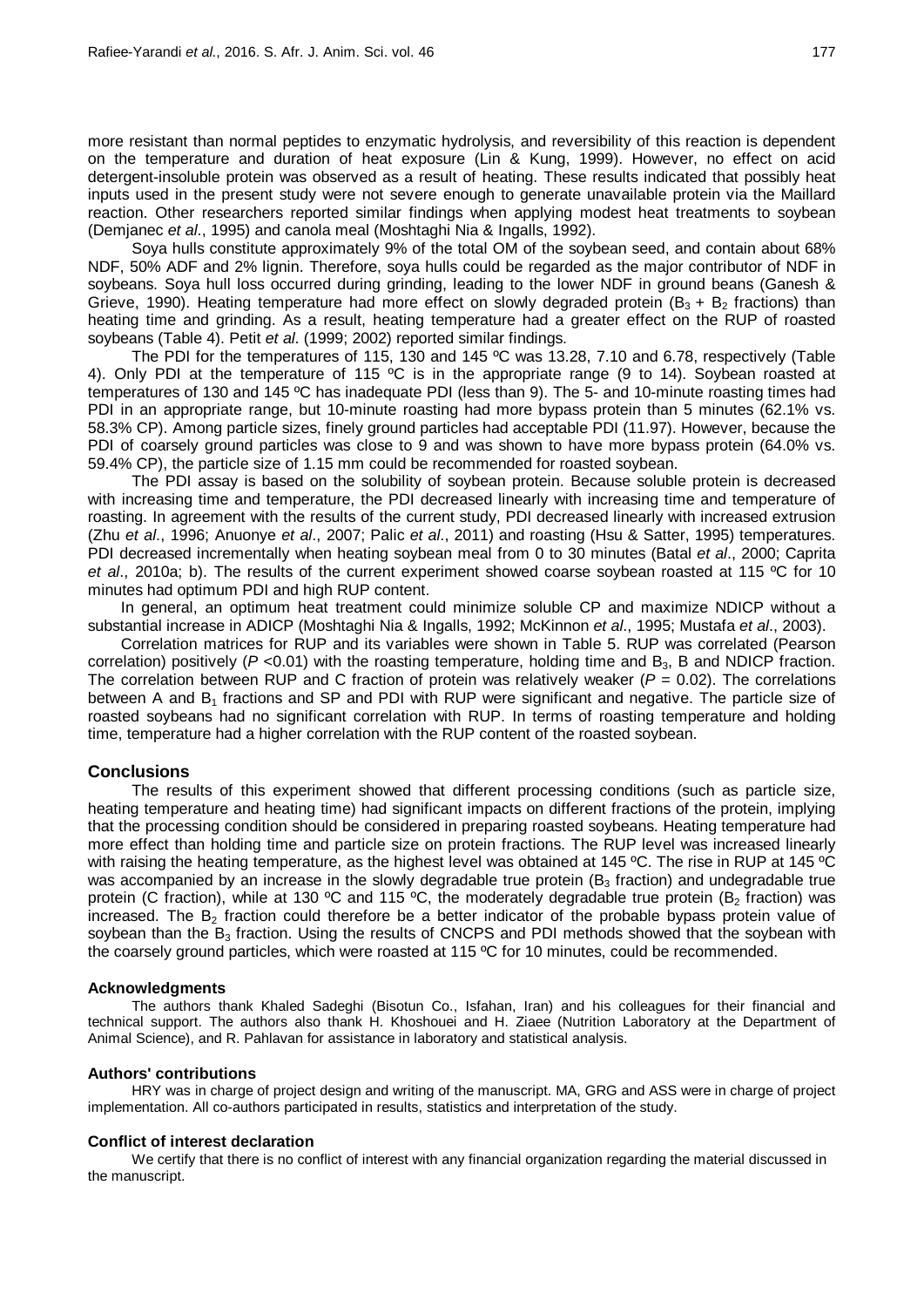#### **References**

- Annextad, R.J., Stern, M.D., Otterby, D.E., Linn, J.G. & Hansen, W.P., 1987. Extruded soybeans and corn gluten meal as supplemental protein sources for lactating dairy cattle. J. Dairy Sci. 70, 814-822.
- Anuonye, J.C., Badifu, G.I.O. & Inyang, C.U., 2007. Protein digestibility index and trypsin inhibitor activity of extruded blends of acha/soybean: A response surface analysis. Am. J. Food Technol. 2, 502-511.
- AOAC, 2000. Official Methods of Analysis, 17th ed. Association of Official Analytical Chemists, Arlington, USA.
- AOCS, 1985. Official Methods and Recommended Practices of the American Oil Chemists Society. 3rd ed. Am. Oil Chern. Soc., Champaign, IL., USA.
- ASAE, 1995. American National Standards Institute. Method of determining and expressing fineness of feed material by sieving. ASAE Standards, p. 461, ASAE, St. Joseph, MI. VA. USA.
- Batal, A.B., Douglas, M.W., Engram, A.E. & Parsons, C.M., 2000. Protein dispersibility index as an indicator of adequately processed soybean meal. Poult. Sci. 79, 1592-1596.
- Caprita, R., Caprita, A., Gheorghe, I., Cretescu, I. & Simulesku, V.O., 2010a. Laboratory procedures for assessing quality of soybean meal. Proc. World Congress on Engineering and Computer Science, WCECS 2010, vol. II, San Francisco, USA.
- Caprita, R., Caprita, A. & Cretescu, I., 2010b. Protein solubility as quality index for processed soybean. Anim. Sci. Biotechnol. 43, 375-378.
- Dakowski, P., Weisbjerg, M.R. & Hvelplund, T., 1996. The effect of temperature during processing of rape seed meal on amino acid degradation in the rumen and digestion in the intestine. Anim. Feed Sci. Technol. 58, 213-226.
- Del Valle, F.R., 1981. Nutritional qualities of soya protein as affected by processing. JAOCS. 58, 419-429.
- Demjanec, B., Merchen, N.R., Cremin, J.D., Aldrich, C.G. & Berger, L.L., 1995. Effect of roasting on site and extent of digestion of soybean meal by sheep: I. Digestion of nitrogen and amino acids. J. Anim. Sci. 73, 824-834.
- Dhiman, T.R., Korevaar, A.C. & Satter, L.D., 1997. Particle size of roasted soybeans and the effect on milk production of dairy cows. J. Dairy Sci. 80, 1722-1727.
- Elwakeel, E.A., Titgemeyer, E.C., Drouillard, J.S. & Armendariz, C.K., 2007. Evaluation of ruminal nitrogen availability in liquid feeds. Anim. Feed Sci. Technol. 137, 163-181.
- Ensor, W.L., Olson, H.H. & Colenbrander, V.F., 1970. A report: Committee on classification of particle size in feedstuffs. J. Dairy Sci. 53, 689-690.
- Faldet, M.A. & Satter, L.D., 1991. Feeding heat treated full fat soybeans to cows in early lactation. J. Dairy Sci. 74, 3047-3054.
- Faldet, M.A., Voss, V.L., Broderick, G.A. & Satter, L.D., 1991. Chemical, *in vitro* and *in situ* evaluation of heat-treated soybean proteins. J. Dairy Sci. 74, 2548-2554.
- Faldet, M.A., Son, Y.S. & Satter, L.D., 1992a. Chemical, *in vitro* and *in vivo* evaluation of soybeans heat-treated by various processing methods. J. Dairy Sci. 75, 789-795.
- Faldet, M.A., Satter, L.D. & Broderick, G.A., 1992b. Determining optimal heat treatment of soybeans by measuring available lysine chemically and biologically with rats to maximize protein utilization by ruminants. J. Nutr. 122, 151-160.
- Fathi Nasri, M.H., France, J., Danesh Mesgaran, M. & Kebreab, E., 2008. Effect of heat processing on ruminal degradability and intestinal disappearance of nitrogen and amino acids in Iranian whole soybean. Livest. Sci. 113, 43-51.
- Ganesh, D. & Grieve, D.G., 1990. Effect of roasting raw soybeans at three temperatures on *in situ* dry matter and nitrogen disappearance in dairy cows. J. Dairy Sci. 73, 3222-3230.
- Ho, T.T., Ngo, V.M. & Preston, T.R., 2008. Estimates of protein fractions of various heat-treated feeds in ruminant production. Livest. Res. Rural. Dev. 20, 1-11.
- Hsu, J.T. & Satter, L.D., 1995. Procedures for measuring the quality of heat-treated soybeans. J. Dairy Sci. 78, 1353- 1361.
- Kafilzadeh, F., SahebiAla, M. & Heidary, N., 2013. The effect of physical and chemical treatments of canola seed varieties on crude protein fractions using CNCPS and *in vitro*. J. Agr. Sci. Technol. 9, 1411-1421.
- Licitra, C., Hernandez, T.N. & Van Soest, P.J., 1996. Standardization of procedures for nitrogen fractionation of ruminant feeds. Anim. Feed Sci. Technol. 57, 347-358.
- Lin, C. & Kung, L., 1999. Heat treated soybeans and soybean meal in ruminant nutrition. Technical Bull. American Soybean Assoc. and United Soybean Board. pp. 1-18.
- Ljukjel, K., Harstad, O.M. & Skrede, A., 2000. Effect of heat treatment of soybean meal and fish meal on amino acid digestibility in mink and dairy cows. Anim. Feed Sci. Technol. 84, 83-95.
- McAllister, T.A., Cheng, K.J., Beauchemin, K.A., Bailey, D.R.C., Pickard, M.D. & Gilbert, R.P., 1993. Use of lignosulfonate to decrease the rumen degradability of canola meal protein. Can. J. Anim. Sci. 73, 211-215.
- McKinnon, J.J., Olubobokun, J.A., Mustafa, A. & Cohen, R.D.H., Christensen, D.A., 1995. Influence of dry heat treatment of canola meal on site and extent of nutrient disappearance in ruminants. Anim. Feed Sci. Technol. 56, 243-252.
- Moshtaghi Nia, S.A. & Ingalls, J.R., 1992. Effect of heating on canola meal protein degradation in the rumen and digestion in the lower gastrointestinal tract of steers. Can. J. Anim. Sci. 72, 83-88.
- Mustafa, A.F., McKinnon, J.J. & Christensen, D.A., 1999. Effect of moist heat treatment on *in vitro* degradability and ruminal escape protein and amino acids of mustard meal. Anim. Feed Sci. Technol. 76, 265-274.